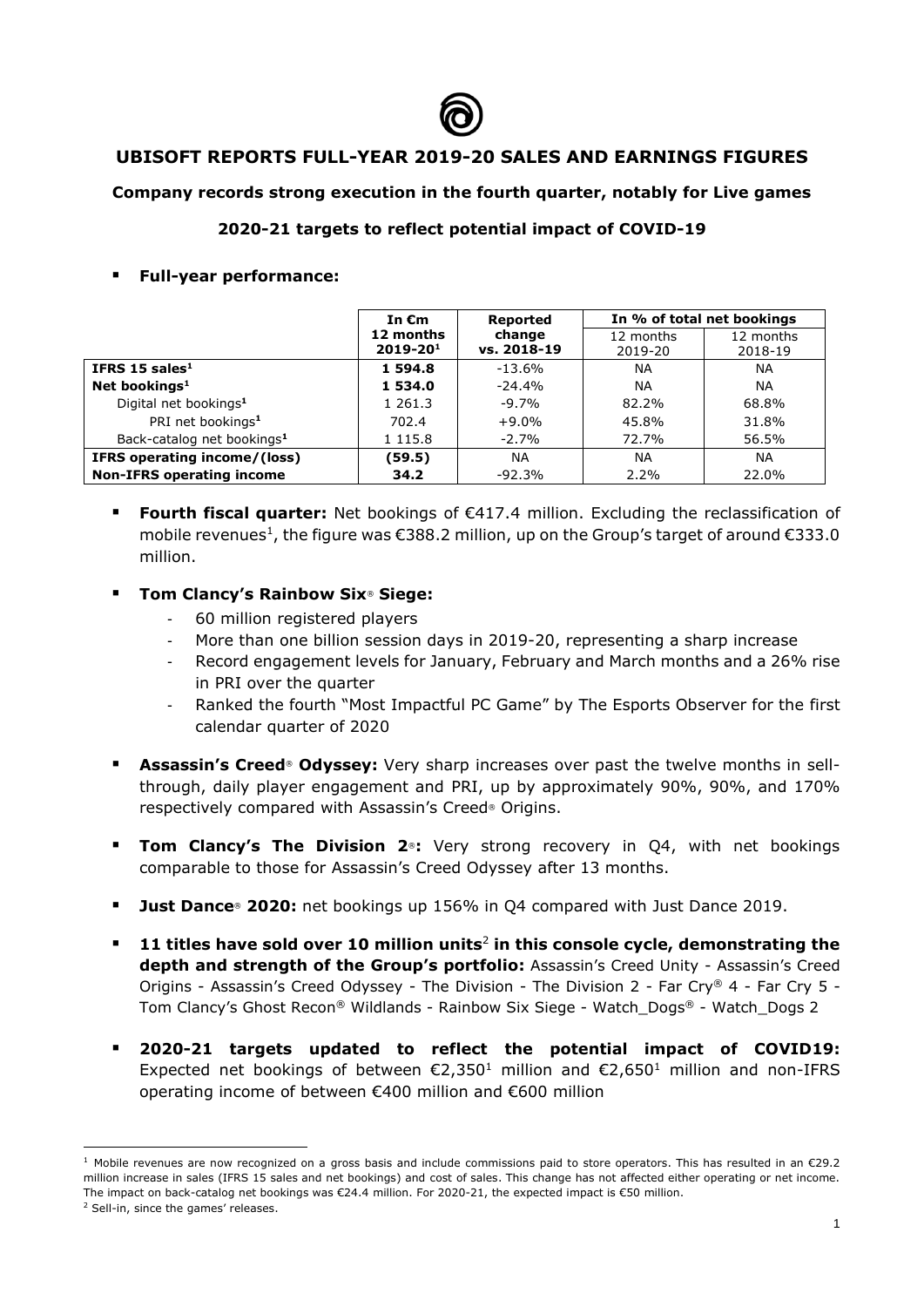**Paris, May 14, 2020** – Today, Ubisoft released its sales and earnings figures for fiscal 2019-20, i.e. the twelve months ended March 31, 2020.

Yves Guillemot, Co-Founder and Chief Executive Officer, said *"In this unprecedented period, our priority has been to ensure the safety and well-being of our teams, everywhere in the world. They have shown incredible courage, commitment, adaptability and professionalism, which I would like to salute. Supported by the remote working tools that we have put in place, they have been able to continue offering exceptional games and services so that players can escape, explore and have fun with their families, friends and communities. Our mission is to enrich players' lives through memorable gaming experiences, and it is more relevant now than ever before."*

Frédérick Duguet, Chief Financial Officer, continued *"As expected, our financial results for the full year finished well below our initial expectations. However, it is important to note our strong fourth quarter performance. Starting mid-March, the lockdown led to a sharp increase in player engagement worldwide, but even at the beginning of the fourth quarter our operating trends already were higher than expected thanks to our teams' remarkable execution. The intense levels of activity for our games, in terms of both Live content and esports events, combined with highly effective acquisition strategies helped several of our titles to be remarkably successful. This is the case for Rainbow Six Siege, Assassin's Creed Odyssey, The Division 2, and Just Dance 2020. We are also encouraged to see players' excellent response to our latest updates to Ghost Recon Breakpoint."*

Yves Guillemot concluded *"Our initial targets for 2020-21 remain in sight as we are currently benefiting from excellent momentum, especially with stronger than anticipated performance in back catalog, digital and PRI, coupled with the most ambitious line-up of the industry for the year. However, the COVID-19 crisis calls for prudence, as numerous uncertainties have arisen. The transition to working from home has had short-term repercussions on our production, for the time being limited to few weeks. The coming months will provide more visibility on whether we can maintain our release plans. Additionally, it is unclear what effects the economic crisis is going to have on the operating conditions of our business partners and on consumer spending. For the sake of transparency and in order to reflect the potential impact of those external uncertainties, we have decided to supplement our targets with a range. The bottom range presents our estimate of the impact that these external factors could have if they were to actually materialize. It notably reflects the possibility that we decide to postpone the release of a AAA title to 2021-22, if it ensures to maximize the long-term potential of our line-up.*

*We continue to draw on our solid financial structure, our increasingly recurring profile and the numerous assets we have built up over the past few years. These achievements have enabled us to radically transform the Group and create major value for our players, employees, partners and shareholders. As we enter this new console cycle, our creative and production capacity, franchise portfolio and Live operations capabilities are all significantly stronger. Going forward, we intend to continue pursuing our strategy in order to seize the many opportunities to grow our top line and increase our profitability, notably thanks to the acceleration trends towards digital and social."*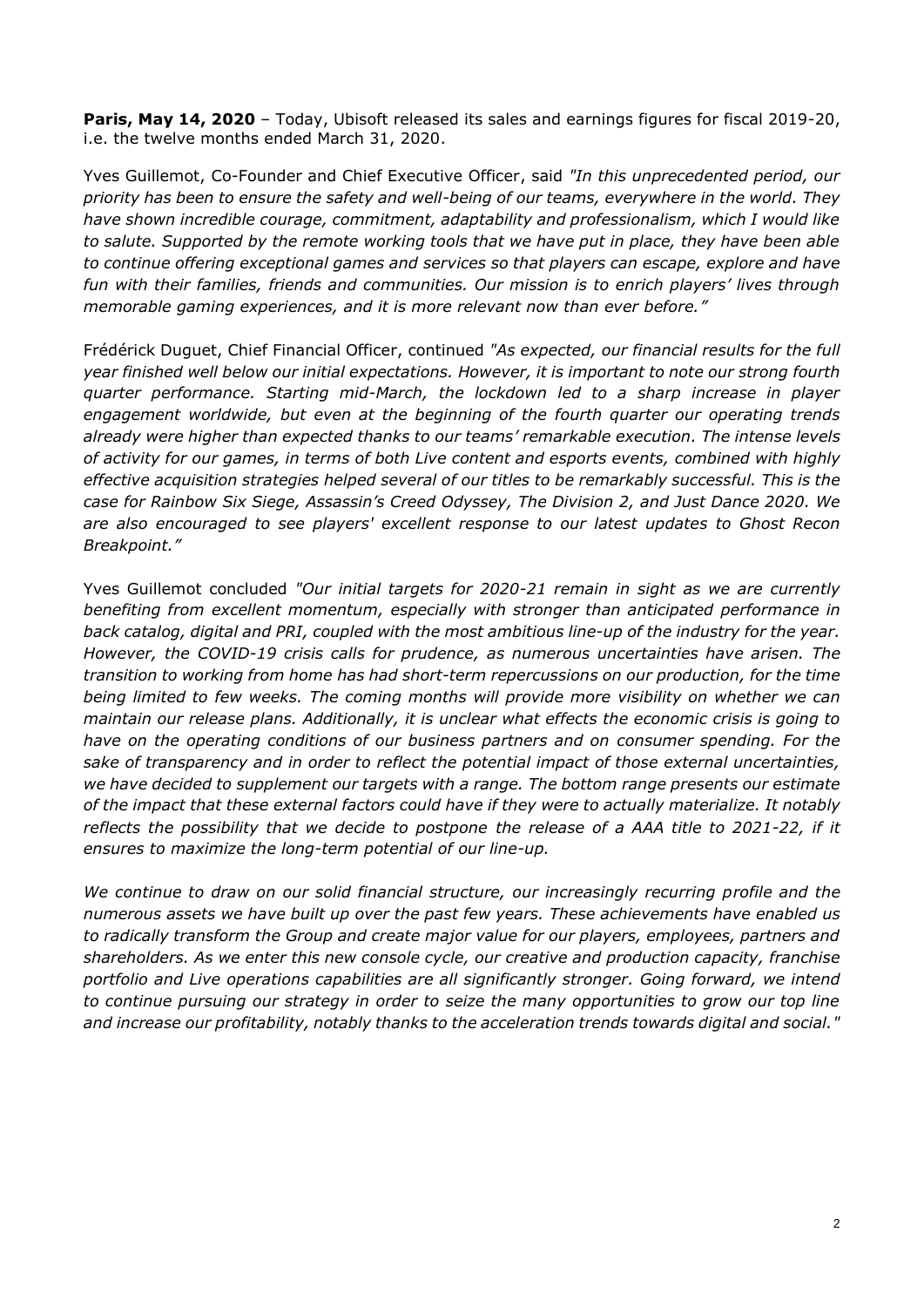#### *Note*

*The Group presents indicators which are not prepared strictly in accordance with IFRS as it considers that they are the best reflection of its operating and financial performance. The definitions of the non-IFRS indicators as well as a reconciliation table between the IFRS consolidated income statement and the non-IFRS consolidated income statement are provided in an appendix to this press release.*

*The Group applied the new lease-accounting standard, IFRS 16, for the first time in its financial statements for the 12 months ended March 31, 2020. As the Group elected to use the modified retrospective approach on adopting IFRS 16, the comparative figures for 2018-19 have not been restated*

## **Income statement and key financial data**

| In $\epsilon$ millions                                 | 2019-20 | $\%$   | 2018-19 | $\frac{1}{2}$ |
|--------------------------------------------------------|---------|--------|---------|---------------|
| IFRS 15 sales                                          | 1 594.8 |        | 1845.5  |               |
| Deferred revenues related to IFRS 15                   | (60.8)  |        | 183.1   |               |
| <b>Net bookings</b>                                    | 1 534.0 |        | 2028.6  |               |
| Gross margin based on net bookings                     | 1 280.9 | 83.5%  | 1 699.7 | 83.8%         |
| Non-IFRS R&D expenses                                  | (680.9) | -44.4% | (700.4) | -34.5%        |
| Non-IFRS selling expenses                              | (382.2) | -24.9% | (405.2) | $-20.0\%$     |
| Non-IFRS G&A expenses                                  | (183.6) | -12.0% | (148.1) | $-7.3\%$      |
| Total non-IFRS SG&A expenses                           | (565.8) | -36.9% | (553.3) | $-27.3%$      |
| Non-IFRS operating income $(1)$                        | 34.2    | 2.2%   | 446.0   | 22.0%         |
| <b>IFRS operating income</b> $(1)$                     | (59.5)  |        | 159.0   |               |
| Non-IFRS diluted EPS (in $\mathbb{C}$ ) <sup>(1)</sup> | (0.09)  |        | 2.80    |               |
| IFRS diluted EPS (in $\epsilon$ ) (1)                  | (1.12)  |        | 0.89    |               |
| Non-IFRS cash flows from operating                     |         |        |         |               |
| $activeities^{(2)}$                                    | (86.4)  |        | 384.7   |               |
| R&D investment expenditure <sup>(3)</sup>              | 909.6   |        | 801.3   |               |
| Non-IFRS net cash/(debt) position                      | (100.6) |        | (293.8) |               |

*(1) 2019-20 and 2018-19 are not comparable as the IFRS figures for 2019-20 include the impact of applying the new lease accounting standard, IFRS 16. This first-time application of IFRS 16 had negative impacts of €3.8 million on IFRS and non-IFRS operating income and €3.7 million on IFRS and non-IFRS attributable net income.*

*(2) Based on the consolidated cash flow statement for comparison with other industry players (not audited by the Statutory Auditors).*

*(3) Including royalties but excluding future commitments.*

## **Sales and net bookings**

IFRS 15 sales for the fourth quarter of 2019-20 came to  $\epsilon$ 481.1 million, down 6.8% (or 7.9% at constant exchange rates<sup>3</sup>) on the  $\epsilon$ 516.5 million generated in fourth-quarter 2018-19. IFRS 15 sales for full-year 2019-20 totaled €1,594.8 million, down 13.6% (or 15.1% at constant exchange rates) versus the 2018-19 figure of €1,845.5 million.

Fourth-quarter 2019-20 net bookings totaled €417.4 million, down 38.3% (or 39.0% at constant exchange rates) on the €676.7 million recorded for fourth-quarter 2018-19.

Net bookings for full-year 2019-20 amounted to €1,534.0 million, down 24.4% (or 25.7% at constant exchange rates) on the €2,028.6 million figure for 2018-19.

<sup>&</sup>lt;sup>3</sup> Sales at constant exchange rates are calculated by applying to the data for the period under review the average exchange rates used for the same period of the previous fiscal year.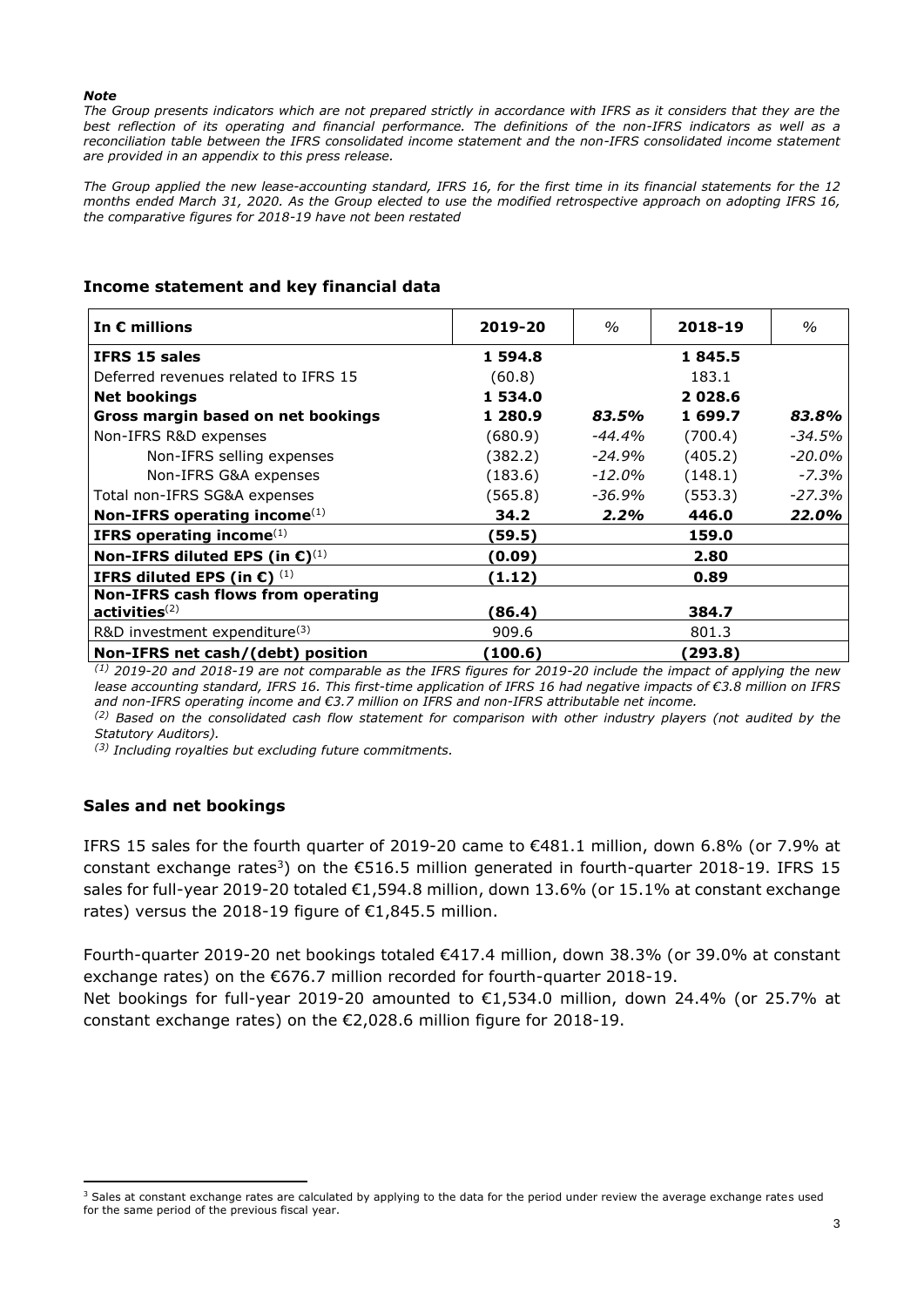## **Main income statement items<sup>4</sup>**

Non-IFRS operating income came in at €34.2 million, versus €446.0 million in 2018-19.

Non-IFRS attributable net loss amounted to €10.2 million, representing non-IFRS diluted loss per share of €0.09, compared with non-IFRS attributable net income of €333.5 million and non-IFRS diluted earnings per share of €2.8 respectively for 2018-19.

Following the recognition of €100.8 million in goodwill impairment, IFRS attributable net loss for 2019-20 totaled €125,6 million, representing IFRS diluted loss per share of €1.12, compared with IFRS attributable net income of €100.0 million and IFRS diluted earnings per share of €0,89 respectively for 2018-19.

The Group's first-time application of IFRS 16 negatively impacted IFRS and non-IFRS operating income by €3.8 million and had a €3.7 million negative impact on IFRS and non-IFRS attributable net income.

## **Main cash flow statement<sup>5</sup> items**

Non-IFRS cash flows from operating activities represented a net cash outflow of €86.4 million in 2019-20 (versus a €384.7 million net cash inflow in 2018-19). It reflects a negative €169.9 million in non-IFRS cash flow from operations (versus a positive €300.0 million in 2018-19) and an €83.4 million decrease in non-IFRS working capital requirement (compared with an €84.7 million decrease in 2018-19).

# **Main balance sheet items and liquidity**

At March 31, 2020, the Group's equity was €1,315 million, representing a year-on-year increase, and its non-IFRS net debt was lower, at €101 million versus €293 million at end of March 2019. IFRS net debt totaled €344 million at March 31, 2020, including €243 million related to the first time application of IFRS16. Ubisoft has access to substantial long-term financing, amounting to €1,000 million, for which the earliest repayment date is January 2023 and, if required, can also draw down on its €300 million revolving credit facility, which matures in July 2024.

## **Outlook**

## First-quarter 2020-21

Net bookings for the first quarter of 2020-21 are expected to come in at around  $\epsilon$ 335.0 million<sup>6</sup>, versus €314.2 million in first-quarter 2019-20.

## Full-year 2020-21

As of today, Ubisoft is confirming its capacity to reach its previously communicated target of €600 million for non-IFRS operating income, with the release of 5 AAA titles (Assassin's Creed Valhalla, Watch Dogs Legion, Gods & Monsters®, Rainbow Six Quarantine and a yet to be announced franchise). In the context of the COVID-19 crisis and in order to take into account the potential impact of the current external uncertainties, Ubisoft is updating its targets. Consequently, it now expects:

- Net bookings of between €2 350 million<sup>6</sup> and € 2 650 million<sup>6</sup>, versus the previous target of  $\epsilon$  2 600 million
- Non-IFRS operating income of between €400 million and €600 million, versus the previous target of €600 million

<sup>&</sup>lt;sup>4</sup> See the presentation published on Ubisoft's website for further information on movements in the income and cash flow statement.

<sup>&</sup>lt;sup>5</sup> Based on the consolidated cash flow statement for comparison with other industry players

<sup>&</sup>lt;sup>6</sup> Including the impacts of the reclassification of mobile revenues, amounting to €11 million for Q1 and €50 million in the full fiscal year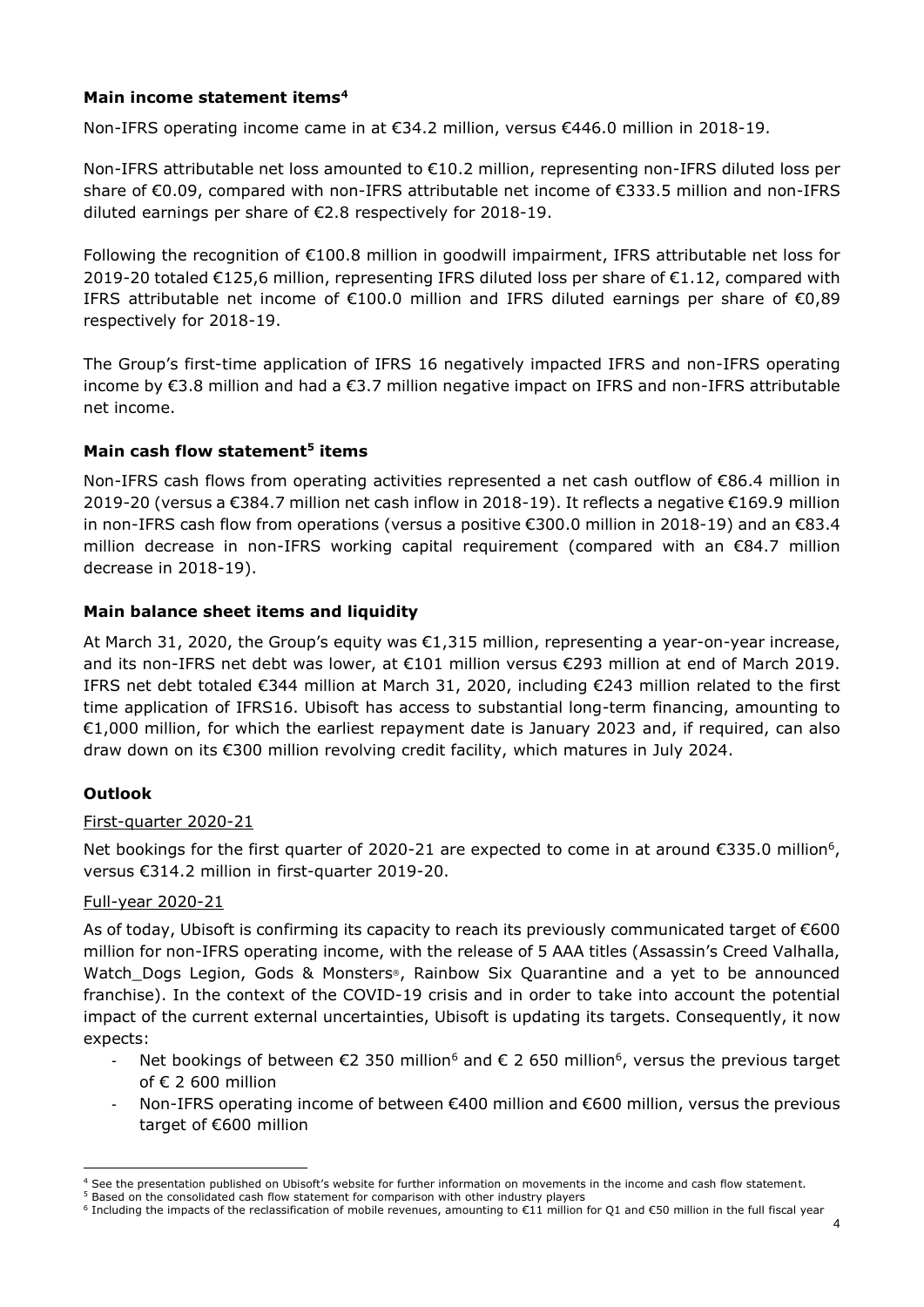## **Response to the COVID-19 crisis**

We have taken decisive steps to support our employees, players, and communities during the COVID-19 pandemic. Their health and well-being remain our top priority.

We leveraged our IT and digital workplace infrastructure to transition the majority of teams to remote work, a challenging new context that has required all our employees to adapt quickly. As countries around the world begin to lift restrictions, we are preparing our teams for a gradual return to our offices and studios, and taking special precautions to make sure that team members who are returning to the office can do so safely.

We have continued to engage our players during this period by delivering live content, as well as special offers. In April, we launched the "Play Your Part, Play At Home" campaign, a month-long series of offers designed to give players ways to stay entertained and connected with friends. Through this campaign, we gave away three beloved games from our catalog on PC: Child of Light, Rayman Legends, and Assassin's Creed II. These giveaways were redeemed 9 million times.

With many children unable to attend school due to the pandemic, the educational virtues of our games have seen renewed interest among our communities. Teachers are using the Discovery Tour Ancient Greece from Assassin's Creed Odyssey to give their students virtual history lessons, while our free Rabbids Coding game provides a fun way for kids to learn to code.

In addition to these efforts, we partnered with other actors in the video game industry to support the "Play Apart Together" initiative to encourage players to respect social distancing guidelines.

In response to increased Internet use around the world, we acted preemptively to preserve Internet access and stability for all by implementing measures to adjust bandwidth usage.

On March 28, we participated in the Twitch Stream Aid fundraiser for the COVID-19 Solidarity Response Fund for the WHO. Our studios and offices have also donated to a variety of local organizations, such as hospitals and food banks, to help the communities where we do business.

#### **Conference call**

Ubisoft will hold a conference call today, Thursday May 14, 2020, at 6:15 p.m. Paris time/12:15 p.m. New York time. The conference call will take place in English and can be accessed live and via replay by clicking on the following link: [https://edge.media-server.com/mmc/p/c85corcu.](https://edge.media-server.com/mmc/p/c85corcu)

**Contacts Investor Relations** Jean-Benoît Roquette SVP Investor Relations + 33 1 48 18 52 39 [Jean-benoit.roquette@ubisoft.com](mailto:Jean-benoit.roquette@ubisoft.com)

**Press Relations**  Michael Burk Senior Director of Corporate Public Relations + 33 1 48 18 24 03 Michael.burk@ubisoft.com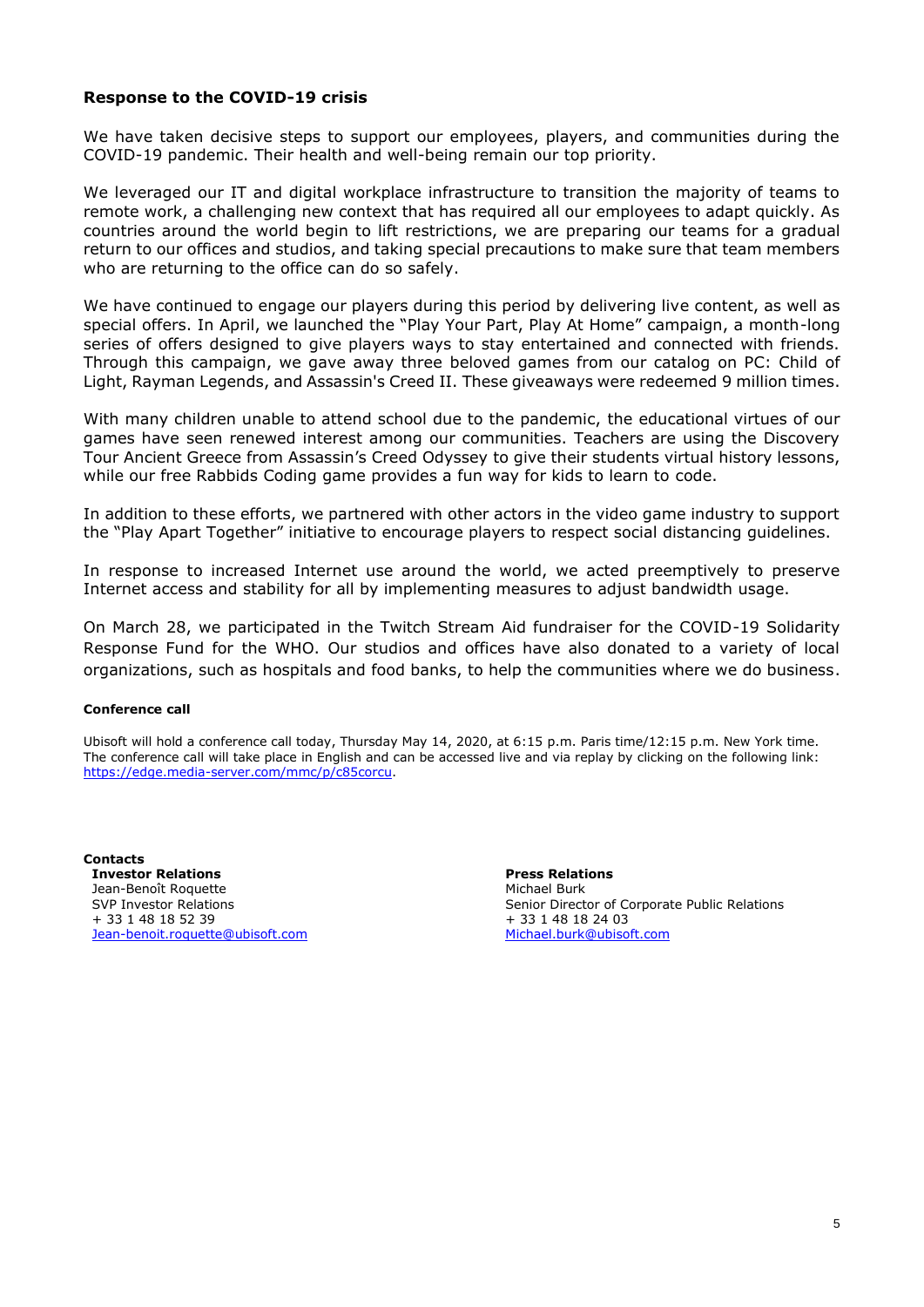#### **Disclaimer**

This press release may contain estimated financial data, information on future projects and transactions and future financial results/performance. Such forward-looking data are provided for information purposes only. They are subject to market risks and uncertainties and may vary significantly compared with the actual results that will be published. The estimated financial data have been approved by the Supervisory Board on May 14, 2020, and have not been audited by the Statutory Auditors. (Additional information is provided in the most recent Ubisoft Registration Document filed on June 7, 2019 with the French Financial Markets Authority (l'Autorité des Marchés Financiers)).

#### **About Ubisoft**

Ubisoft is a leading creator, publisher and distributor of interactive entertainment and services, with a rich portfolio of world-renowned brands, including Assassin's Creed, Far Cry, For Honor, Just Dance, Watch\_Dogs, Tom Clancy's video game series including Ghost Recon, Rainbow Six and The Division. The teams throughout Ubisoft's worldwide network of studios and business offices are committed to delivering original and memorable gaming experiences across all popular platforms, including consoles, mobile phones, tablets and PCs. For the 2019-20 fiscal year, Ubisoft generated net bookings of €1,534 million. To learn more, please visit: www.ubisoftgroup.com.

*© 2020 Ubisoft Entertainment. All Rights Reserved. Ubisoft and the Ubisoft logo are registered trademarks in the US and/or other countries.*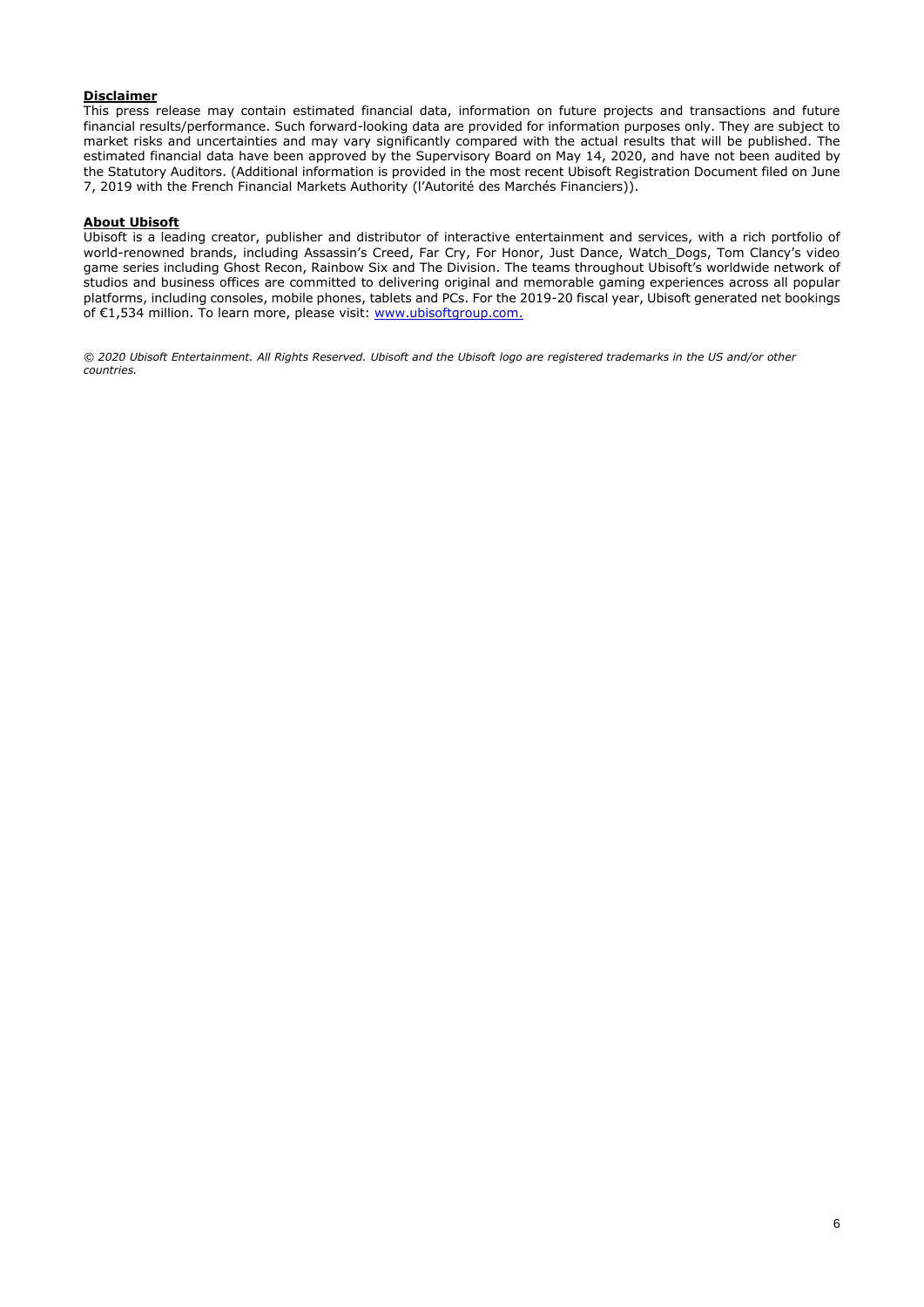## *APPENDICES*

### **Definition of non-IFRS financial indicators**

Net bookings corresponds to the "Sales" indicator used prior to fiscal 2018-19 (i.e. sales excluding the impacts of applying IFRS 15).

Player Recurring Investment (PRI) corresponds to sales of digital items, DLC, season passes, subscriptions and advertising.

Non-IFRS operating income calculated based on net bookings corresponds to operating income less the following items:

- Stock-based compensation expense arising on free share plans, group savings plans and/or stock options.
- Depreciation of acquired intangible assets with indefinite useful lives.
- Non-operating income and expenses resulting from restructuring operations within the Group.

Non-IFRS operating margin corresponds to non-IFRS operating income expressed as a percentage of net bookings. This ratio is an indicator of the Group's financial performance.

Non-IFRS net income corresponds to net income less the following items:

- The above-described deductions used to calculate non-IFRS operating income.
- Income and expenses arising on revaluations, carried out after the measurement period, of the potential variable consideration granted in relation to business combinations.
- OCEANE bonds' interest expense recognized in accordance with IFRS9.
- The tax impacts on these adjustments.

Non-IFRS attributable net income corresponds to non-IFRS net income attributable to owners of the parent.

Non-IFRS diluted EPS corresponds to non-IFRS attributable net income divided by the weighted average number of shares after exercise of the rights attached to dilutive instruments.

The adjusted cash flow statement includes:

- Non-IFRS cash flow from operations which comprises:
	- The costs of internally developed software and external developments (presented under cash flows from investing activities in the IFRS cash flow statement) as these costs are an integral part of the Group's operations.
	- The restatement of impacts (after tax) related to the application of IFRS 15.
	- The restatement of commitments related to leases due to the application of IFRS 16.
	- Current and deferred taxes.
- Non-IFRS change in working capital requirement which includes movements in deferred taxes and restates the impacts (after tax) related to the application of IFRS 15, thus cancelling out the income or expenses presented in non-IFRS cash flow from operations.
- Non-IFRS cash flows from operating activities which includes:
	- the costs of internal and external licenses development (presented under cash flows from investing activities in the IFRS cash flow statement and included in non-IFRS cash flow from operations in the adjusted cash flow statement);
	- the restatement of lease commitments relating to the application of IFRS 16 presented under IFRS in cash flow from financing activities.
- Non-IFRS cash flows from investing activities which excludes the costs of internal and external licenses development that are presented under non-IFRS cash flow from operations.

Free cash flow corresponds to cash flows from non-IFRS operating activities after cash inflows/outflows arising on the disposal/acquisition of other intangible assets and property, plant and equipment.

Free cash flow before working capital requirement corresponds to cash flow from operations after cash inflows/outflows arising on (i) the disposal/acquisition of other intangible assets and property, plant and equipment and (ii) commitments related to leases recognized on the application of IFRS 16.

Cash flow from non-IFRS financing activities, which excludes lease commitments relating to the application of IFRS16 presented in non-IFRS cash flow from operation.

IFRS net cash/(debt) position corresponds to cash and cash equivalents less financial liabilities excluding derivatives.

Non-IFRS net cash/(debt) position corresponds to the net cash/(debt) position as adjusted for commitments related to leases (IFRS 16).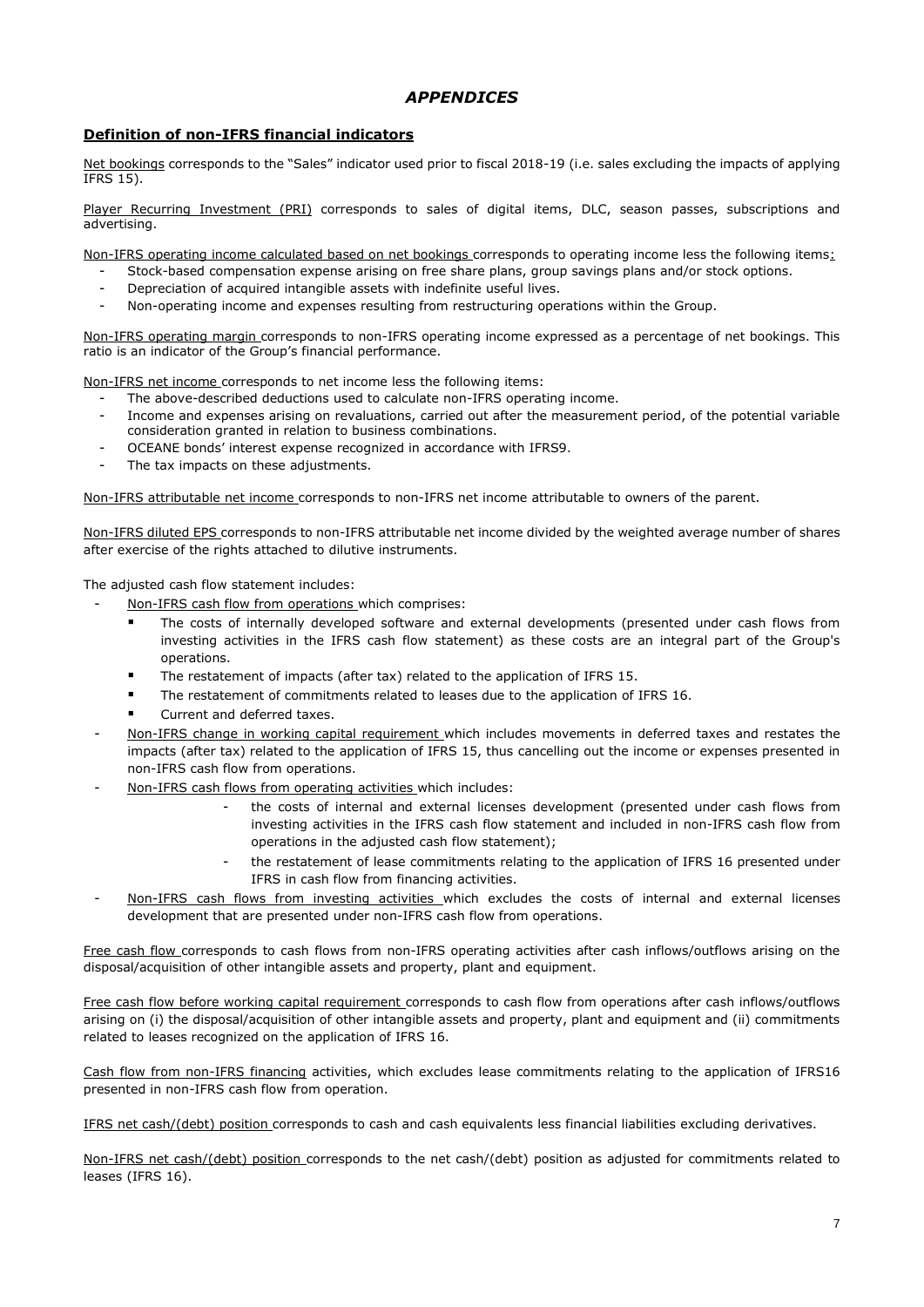# **Breakdown of net bookings by geographic region**

|                   | Т4<br>2019-20 | Τ4<br>2018-19 | 12 mois<br>2019-20 | 12 mois<br>2018-19 |
|-------------------|---------------|---------------|--------------------|--------------------|
| Europe            | 31%           | 33%           | 33%                | 36%                |
| Northern America  | 49%           | 45%           | 49%                | 44%                |
| Rest of the world | 20%           | 22%           | 18%                | 20%                |
| <b>TOTAL</b>      | 100%          | 100%          | 100%               | 100%               |

# **Breakdown of net bookings by platform**

|                           | T4<br>2019-20 | T4<br>2018-19 | 12 mois<br>2019-20 | 12 mois<br>2018-19 |
|---------------------------|---------------|---------------|--------------------|--------------------|
| PLAYSTATION <sup>®4</sup> | 26%           | 34%           | 30%                | 36%                |
| XBOX One™                 | 14%           | 18%           | 16%                | 20%                |
| PC.                       | 26%           | 33%           | 26%                | 26%                |
| NINTENDO SWITCH™          | 10%           | 3%            | 9%                 | 6%                 |
| <b>MOBILE</b>             | 16%           | 6%            | 11%                | 7%                 |
| Others $*$                | 8%            | 6%            | 8%                 | 5%                 |
| <b>TOTAL</b>              | 100%          | 100%          | 100%               | 100%               |

*\*Ancillaries, etc.*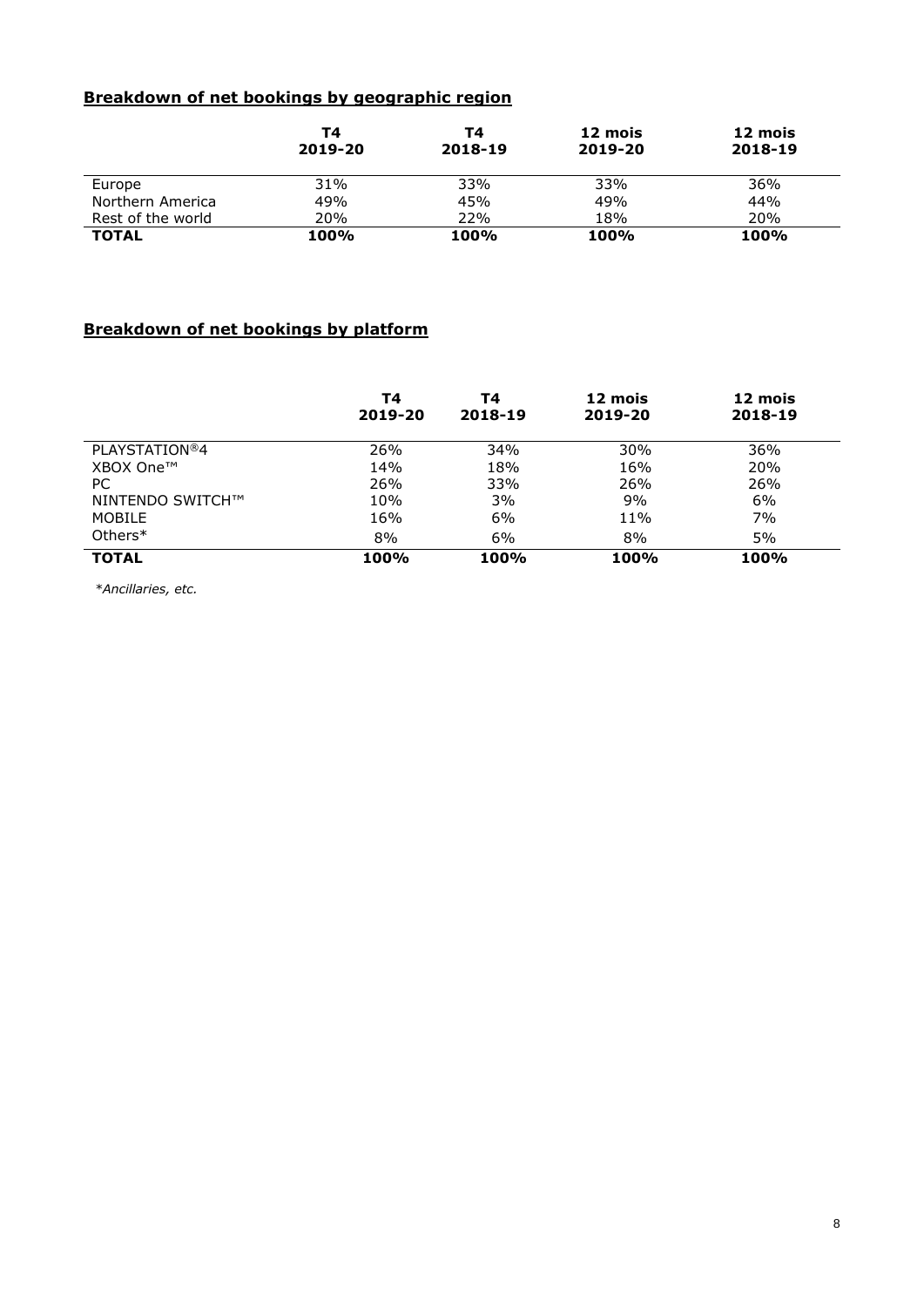## **Title release schedule 1st quarter (April - June 2020)**

**DIGITAL ONLY**

FOR HONOR® YEAR 4 - SEASON 2 PC, PLAYSTATION®4, Xbox One

MONOPOLY<sup>®</sup> STADIA

TOM CLANCY'S RAINBOW SIX® SIEGE YEAR 5 SEASON 2 PC, PLAYSTATION®4, Xbox One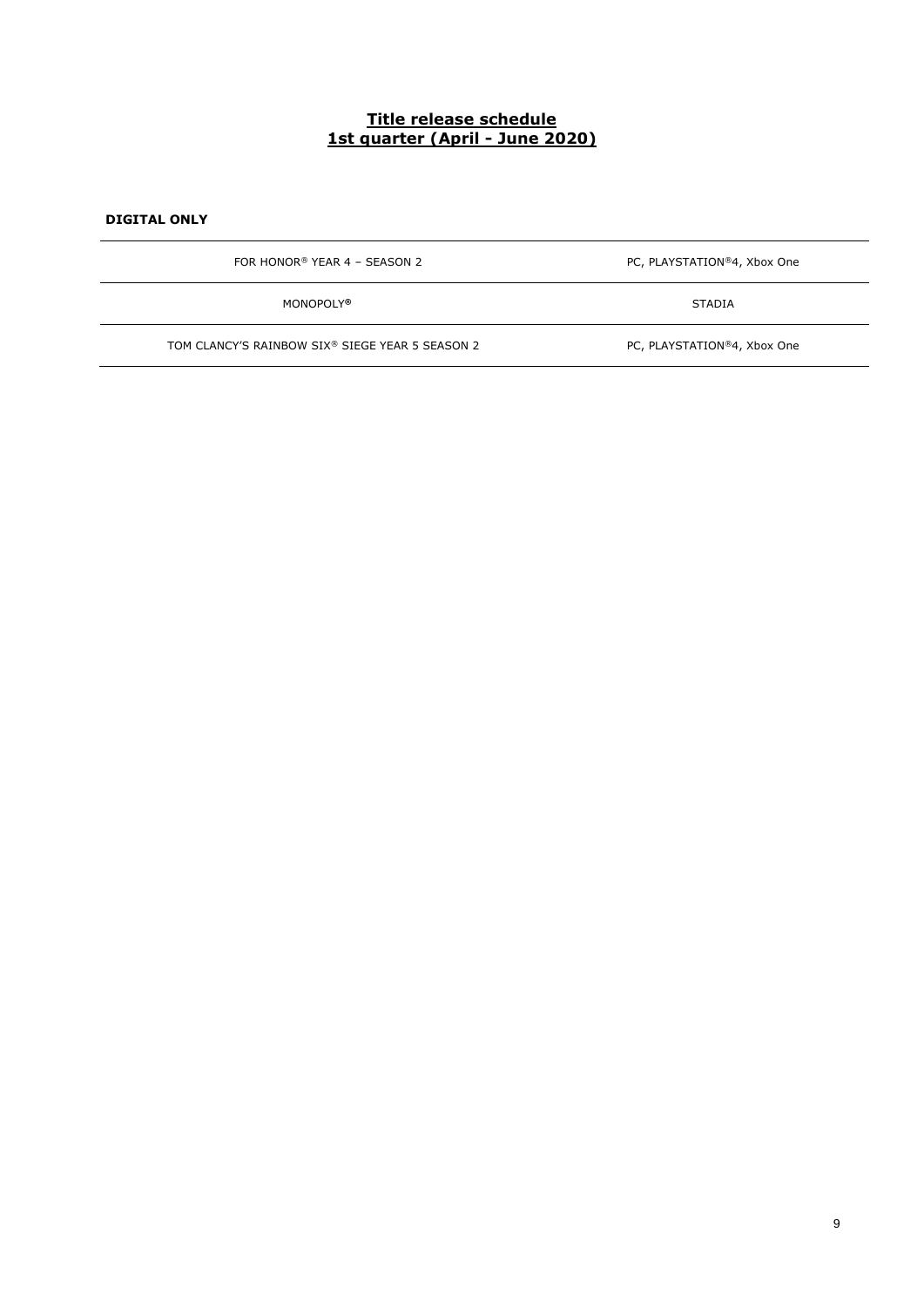## **EXTRACTS FROM THE CONSOLIDATED FINANCIAL STATEMENTS AT MARCH 31, 2020**

*Audit procedures were carried out and audit reports are currently being issued*

**Consolidated income statement (IFRS, extract from the accounts audited by the statutory auditors).**

**The two periods presented are not comparable because IFRS data for 2019-20 includes the impacts of the Group's first-time application of IFRS 16.**

| In thousands of euros                                   | 03.31.2020  | 03.31.2019  |
|---------------------------------------------------------|-------------|-------------|
|                                                         |             |             |
| <b>IFRS15 Sales</b>                                     | 1 594 831   | 1845522     |
| Cost of sales                                           | (253 077)   | (328972)    |
| <b>Gross Margin</b>                                     | 1 341 754   | 1516550     |
| Research and Development costs                          | (720 829)   | (740969)    |
| Marketing costs                                         | (386 604)   | (410070)    |
| General and Administrative costs                        | (193011)    | (157 295)   |
| <b>Current operating income</b>                         | 41 311      | 208 216     |
| Other non current operating income & expense            | (100 806)   | (49 231)    |
| <b>Operating income</b>                                 | (59 496)    | 158 985     |
| Net borrowing costs                                     | (13932)     | (18140)     |
| Net foreign exchange gains/losses                       | (3787)      | (5311)      |
| Other financial income                                  | 132         | 36 515      |
| Other financial expenses                                | (1474)      | (23941)     |
| <b>Net financial income</b>                             | (19061)     | (10877)     |
| Share in profit of associates                           | $\Omega$    | 294         |
| Income tax                                              | (45685)     | (48418)     |
| <b>Profit for the period</b>                            | (124 242)   | 99 985      |
| Net income attributable to owners of the parent company | (125 624)   | 99 985      |
| Net income attributable to non-controlling interests    | 1 382       | 0           |
| Earnings per share attributable to parent company       |             |             |
| Basic earnings per share (in $\epsilon$ )               | (1.12)      | 0.93        |
| Diluted earnings per share (in $\epsilon$ )             | (1.12)      | 0.89        |
| Weighted average number of shares in issue              | 112 050 132 | 107 226 498 |
| Diluted weighted average number of shares in issue      | 112 050 132 | 119 330 277 |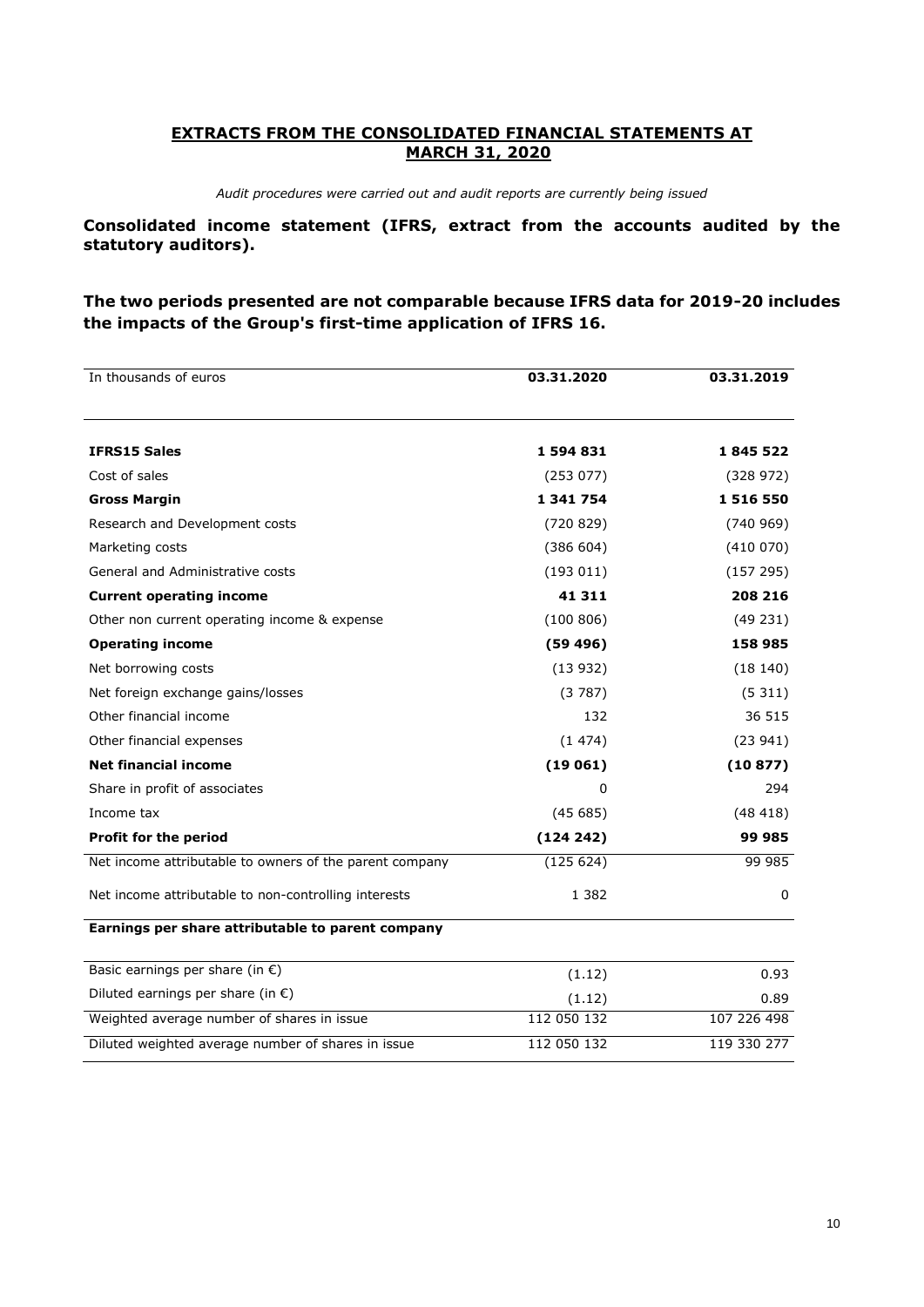# **Reconciliation of IFRS Net income and non-IFRS Net income**

| In millions of<br>euros,                                                |             | 2019-20    |                 |             | 2018-19    |                 |
|-------------------------------------------------------------------------|-------------|------------|-----------------|-------------|------------|-----------------|
| except for per<br>share data                                            | <b>IFRS</b> | Adjustment | <b>Non-IFRS</b> | <b>IFRS</b> | Adjustment | <b>Non-IFRS</b> |
| <b>IFRS15 Sales</b>                                                     | 1 594.8     |            | 1 594.8         | 1845.5      |            | 1845.5          |
| Deferred<br>services/other<br>differences<br>between the 2<br>standards |             | (60.8)     | (60.8)          |             | 183.1      | 183.1           |
| <b>Net bookings</b>                                                     |             |            | 1 534.0         |             |            | 2 0 2 8 . 6     |
| <b>Total Operating</b><br>expenses                                      | (1654.3)    | 154.6      | (1499.7)        | (1686.5)    | 103.9      | (1582.6)        |
| Stock-based<br>compensation                                             | (53.8)      | 53.8       | 0.0             | (54.7)      | 54.7       | 0.0             |
| Non-current<br>operating income &<br>expense                            | (100.8)     | 100.8      | (0.0)           | (49.2)      | 49.2       | 0.0             |
| <b>Operating</b><br><b>Income</b>                                       | (59.5)      | 93.7       | 34.2            | 159.0       | 287.0      | 446.0           |
| Net Financial<br>income                                                 | (19.1)      | 8.2        | (10.9)          | (10.9)      | 8.4        | (2.4)           |
| Share in profit of<br>associates                                        | 0.0         |            | 0.0             | 0.3         |            | 0.3             |
| Income tax                                                              | (45.7)      | 13.5       | (32.2)          | (48.4)      | (61.9)     | (110.4)         |
| <b>Consolidated Net</b><br><b>Income</b>                                | (124.2)     | 115.5      | (8.8)           | 100.0       | 233.6      | 333.5           |
| Net income<br>attributable to<br>owners of the<br>parent company        | (125.6)     |            | (10.2)          | 100.0       |            | 333.5           |
| Net income<br>attributable to non-<br>controlling interests             | 1.4         |            | 1.4             | 0.0         |            | 0.0             |
| Weighted average<br>number of shares<br>in issue                        | 112 050 132 |            | 112 050 132     | 119 330 277 |            | 119 330 277     |
| Diluted earnings<br>per share                                           | (1.12)      | 1.03       | (0.09)          | 0.89        | 1.91       | 2.80            |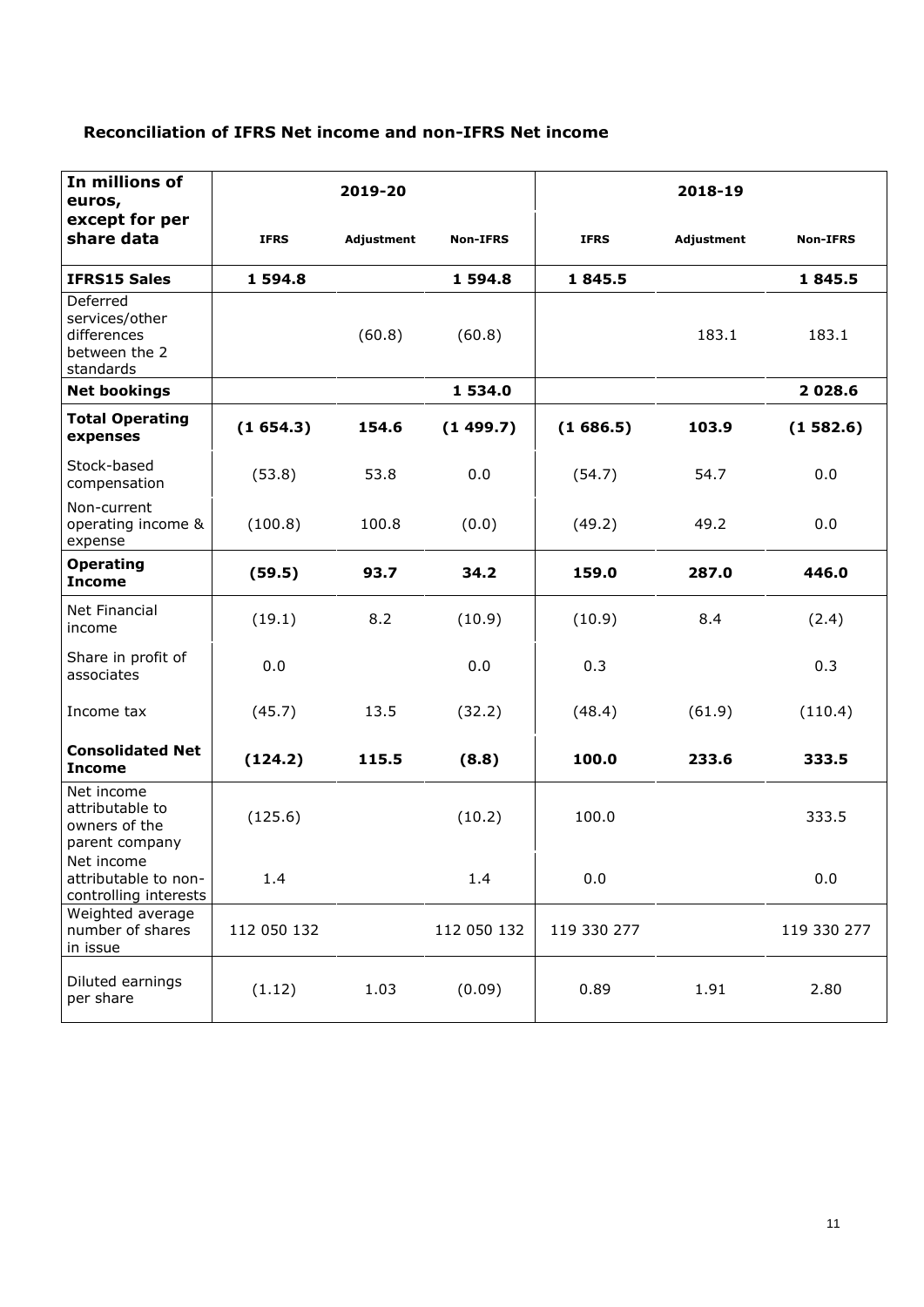## **Consolidated balance sheet (IFRS, extract from the accounts which have undergone an audit by Statutory Auditors)**

| <b>ASSETS</b>                  | <b>Net</b>  | <b>Net</b> |
|--------------------------------|-------------|------------|
| In thousands of euros          | 03.31.2020* | 03.31.2019 |
| Goodwill                       | 334 558     | 290 721    |
| Other intangible assets        | 1 115 283   | 882 925    |
| Property, plant and equipment  | 174 393     | 159 958    |
| Right of use assets            | 229 906     |            |
| Investments in associates      |             |            |
| Non-current financial assets   | 13 710      | 8 6 6 0    |
| Deferred tax assets            | 169 338     | 168 443    |
| Non current assets             | 2 037 195   | 1 510 714  |
| Inventory                      | 12 446      | 31 880     |
| Trade receivables              | 307 060     | 476 641    |
| Other receivables              | 127 457     | 179 982    |
| Other current financial assets | 453         | 184        |
| Current tax assets             | 41 0 34     | 39 555     |
| Cash and cash equivalents      | 1 079 197   | 1 049 803  |
| Current assets                 | 1 567 646   | 1 778 045  |
| <b>Total assets</b>            | 3 604 841   | 3 288 759  |

| <b>LIABILITIES AND EQUITY</b>                         | <b>Net</b>  | <b>Net</b>    |
|-------------------------------------------------------|-------------|---------------|
| In thousands of euros                                 | 03.31.2020* | 03.31.2019    |
| Capital                                               | 9 3 7 4     | 8 6 5 0       |
| Premiums                                              | 863 547     | 335 759       |
| Consolidated reserves                                 | 567 256     | 475 624       |
| Consolidated earnings                                 | (125624)    | 99 985        |
| Equity attributable to owners of the parent company   | 1 314 553   | 920 018       |
| Non-controlling interests                             | 7 1 9 0     | $\Omega$      |
| Total equity                                          | 1 321 743   | 920 018       |
| Provisions                                            | 3 0 9 1     | 2 4 6 9       |
| Employee benefit                                      | 15 769      | 14 3 82       |
| Long-term borrowings and other financial liabilities  | 1 176 198   | 890 366       |
| Deferred tax liabilities                              | 109 531     | 127 903       |
|                                                       | 59 569      | $\Omega$      |
| Non-current liabilities                               | 1 364 157   | 1 0 3 5 1 1 9 |
| Short-term borrowings and other financial liabilities | 246 863     | 453 298       |
| Trade payables                                        | 139 208     | 188 787       |
| Other liabilities                                     | 517 730     | 664 617       |
| Current tax liabilities                               | 15 140      | 26 918        |
| <b>Current liabilities</b>                            | 918 940     | 1 333 620     |
| <b>Total liabilities</b>                              | 2 283 098   | 2 3 68 7 39   |
| <b>Total liabilities and equity</b>                   | 3 604 841   | 3 288 759     |

\* Consolidated financial statements include cumulative impacts of IFRS 16 as at April 1, 2019*.* 

\*\* Lease liabilities related to the application of IFRS 16 are included in the « Non-current liabilities » and « Current liabilities » items for €201.8 million and €41.2 million respectively.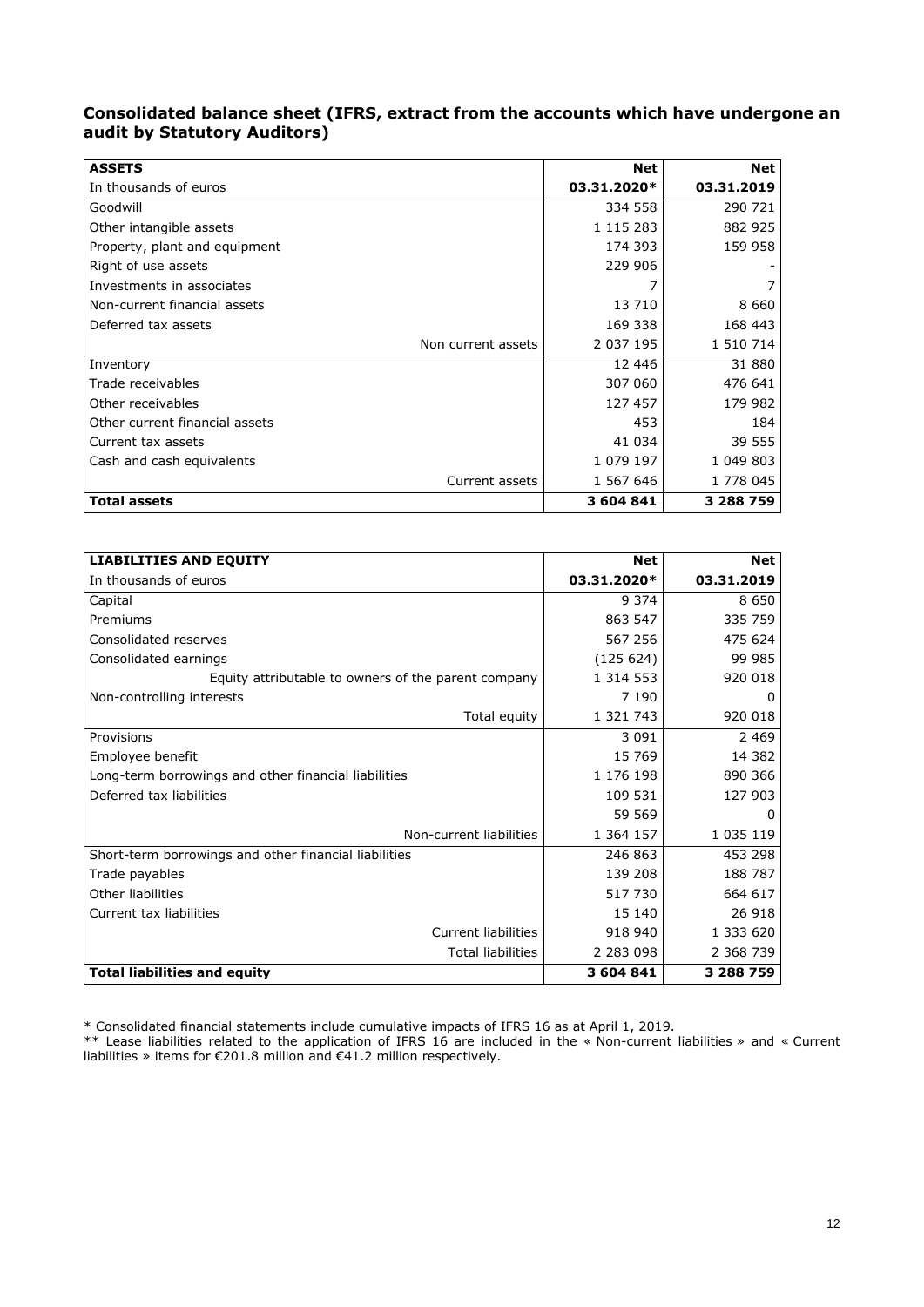## **Consolidated cash flow statement for comparison with other industry players (non audited)**

| In thousands of euros                                                                 | 03.31.2020  | 03.31.2019 |
|---------------------------------------------------------------------------------------|-------------|------------|
| <b>Non-IFRS Cash flows from operating activities</b>                                  |             |            |
| Consolidated earnings                                                                 | (124 242)   | 99 985     |
| +/- Share in profit of associates                                                     | 0           | (294)      |
| +/- Net Depreciation on internal & external games & movies                            | 422 531     | 485 928    |
| +/- Other depreciation on fixed assets                                                | 196 898     | 98 330     |
| +/- Net Provisions                                                                    | 2 2 6 5     | 22 039     |
| +/- Cost of share-based compensation                                                  | 53 772      | 54 686     |
| +/- Gains / losses on disposals                                                       | 682         | 261        |
| +/- Other income and expenses calculated                                              | 10 653      | (5401)     |
| +/- Cost of internal development and license development                              | (651 202)   | (587699)   |
| +/- Impact IFRS15                                                                     | (45633)     | 132 165    |
| +/- Impact IFRS16                                                                     | (35 577)    | 0          |
| <b>NON-IFRS CASH FLOW FROM OPERATION</b>                                              | (169854)    | 300 000    |
| Inventory                                                                             | 20 18 6     | (31326)    |
| Trade receivables                                                                     | 182 891     | (18031)    |
| Other assets                                                                          | 24 983      | 29 647     |
| Trade payables                                                                        | (49199)     | 3 181      |
| Other liabilities                                                                     | (95, 426)   | 101 203    |
| +/- Non-IFRS Change in working capital                                                | 83 436      | 84 674     |
| <b>Non-IFRS CASH FLOW GENERATED BY OPERATING ACTIVITIES</b>                           | (86418)     | 384 675    |
| - Payments for the acquisition of intangible assets and property, plant and equipment | (104909)    | (74403)    |
| + Proceeds from the disposal of intangible assets and property, plant and equipment   | 179         | 25         |
| <b>Free Cash-Flow</b>                                                                 | (191148)    | 310 297    |
| +/- Payments for the acquisition of financial assets                                  | (216 737)   | (43816)    |
| + Refund of loans and other financial assets                                          | 211 538     | 142 057    |
| $+/-$ Changes in scope $(1)$                                                          | (143735)    | (84327)    |
| <b>NON-IFRS CASH GENERATED BY INVESTING ACTIVITIES</b>                                | (253664)    | (60464)    |
| Cash flows from financing activities                                                  |             |            |
| + New borrowings                                                                      | 935 213     | 603 661    |
| + New leases                                                                          | 0           | 21         |
| - Refund of leases                                                                    | 0           | (1300)     |
| - Refund of borrowings                                                                | (584908)    | (572177)   |
| + Funds received from shareholders in capital increases                               | 81 466      | 131 910    |
| +/- Sales / purchases of own shares                                                   | 35 348      | (201899)   |
| <b>CASH GENERATED BY FINANCING ACTIVITIES</b>                                         | 467 119     | (39784)    |
| Net change in cash and cash equivalents                                               | 127 037     | 284 427    |
| Cash and cash equivalents at the beginning of the fiscal year                         | 878 613     | 583 354    |
| Foreign exchange losses/gains                                                         | (18720)     | 10 831     |
| Cash and cash equivalents at the end of the period                                    | 986 930     | 878 612    |
| <sup>(1)</sup> Including cash in companies acquired and disposed of                   | 20 165      | (2 254)    |
| <b>RECONCILIATION OF NET CASH POSTION</b>                                             |             |            |
| Cash and cash equivalents at the end of the period                                    | 986 930     | 878 612    |
| Bank borrowings and from the restatement of leases                                    | (1 220 557) | (946 385)  |
| Commercial papers                                                                     | (110000)    | (226000)   |
| IFRS 16                                                                               | 242 995     |            |
| <b>NON IFRS NET CASH POSITION</b>                                                     | (100632)    | (293773)   |